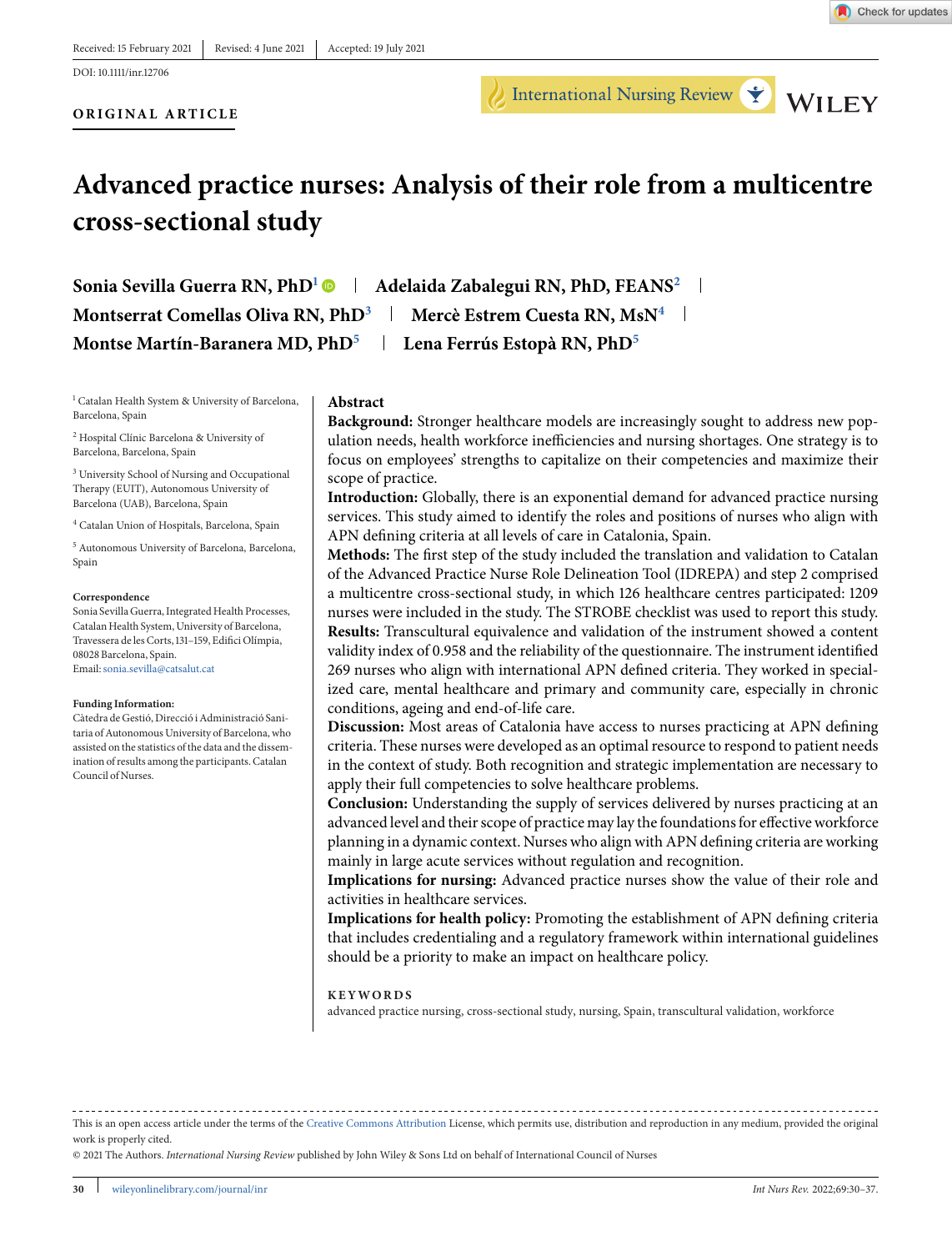International Nursing Review

## **INTRODUCTION**

Internationally, there is a serious nursing shortage of, and a demand for nursing skills (WHO, [2020\)](#page-7-0). Although there are wide differences in nurse ratios worldwide, challenges due to nurse shortages are well documented, including limited access to resources to ensure their job effectiveness (WHO, State of the World Nursing report, [2020\)](#page-7-0). In 2018, the World Health Organization (WHO) stated that 20–40% of health system mis-spending was due to inefficiencies in the workforce and human resources weaknesses (WHO, [2019\)](#page-7-0). Therefore, organizations should introduce new strategies to maximize the effectiveness and sustainability of their workforce.

Nurses can bring healthcare closer to the population, and international bodies, such as the International Council of Nurses (ICN) and the WHO, have advocated supporting the development of advanced practice nurses (APNs) as one strategy to achieve universal health coverage (Bryant-Lukosius et al., [2017\)](#page-6-0). In 2020, the ICN defined APNs as 'generalist or specialized nurses who have acquired, through additional graduate education (minimum of a master's degree), the expert knowledge base, complex decision-making skills and clinical competencies for advanced nursing practice, the characteristics of which are shaped by the context in which they are credentialed to practice' (ICN, [2020\)](#page-6-0). APNs carry out enhanced, expanded nursing interventions and services within some domains, including clinical practice, integrated care, interprofessional collaboration, education, research and leadership, driving clinical practice and health outcomes and providing uninterrupted services to individuals, families and communities (CNA, [2019\)](#page-6-0) (Hamric & Tracy, 2019). In countries where APNs are officially credentialed, a considerably broader level of clinical practice has been achieved (Maier et al., 2017). The global number of APNs and the demands on them have grown exponentially.

# **BACKGROUND**

Catalonia, a region in the northeast of Spain, has a population of around 7.5 million (WHO, [2019\)](#page-7-0). According to the Council of Nursing Associations in Catalonia, there are 45 646 nurses of whom approximately 80% are estimated to be practicing. The Catalan Health Service provides universal health care (Constante & Beitia, 2015) and has taken various actions towards achieving the Sustainable Development Goals (WHO, [2018\)](#page-7-0) (Department of Heath of Catalonia, [2016\)](#page-6-0). There are concerns about accessibility to the health system. In this sense, APNs have been shown to facilitate access to the health system by reducing waiting lists for established procedures, invasive tests and control of long-term chronic conditions (LTCs) (Bryant-Lukosius et al., [2017\)](#page-6-0).

In Spain, unregulated APNs have emerged in response to unmet needs that require enhanced nursing care, but there are few job positions available. As a result, the roles and respon-

sibilities of APNs remain unclear in practice and may vary within organizations.

The development of APNs in Spain lags behind that of other countries as the scaling up of advanced nursing activities are limited by the lack of legislation that recognizes them. Nurses may reach advanced educational levels through master's degrees or one of the six nursing specialties, which involves a 2-year internal residency in the area of care. These two pathways could be included in the most recent ICN definition of the minimum required education for APNs. In addition, Spanish nursing regulations designate two professional nursing categories: general and specialist nursing. However, the only clearly defined occupational position is obstetricgynaecological nursing (nurse midwife), which is due to the European Union Midwives Directive 80/155/EEC.

The Advanced Practice Role Delineation tool (Sevilla Guerra et al., [2018\)](#page-7-0), based on the Strong Model of Advanced Practice (Ackerman, [1996\)](#page-6-0) allows a clear delineation and definition of APNs (Gardner et al., [2017\)](#page-6-0). This tool was first modified by Chang et al [\(2011\)](#page-6-0) and showed evidence of acceptable reliability and validity of a scale capable to reduce role confusion and ambiguity within APN role (Gardner et al., [2012\)](#page-6-0). This is an example of how the level of nursing activity can be measured and nurses who align with APN defining criteria could be identified (Gardner et al., [2015\)](#page-6-0).

Likewise, the WHO has a growing interest in enhancing the status of the nursing workforce worldwide, including the scope and numbers of APNs (WHO, [2020\)](#page-7-0), and is asking countries to provide information on the number of APNs in each region. Since emotional expression is intrinsically linked to the linguistic and cultural environment of the participant, it seems relevant to offer them a questionnaire written in their mother tongue, Catalan. In order to use the Advanced Practice Role Delineation tool in Catalonia, its translation and subsequent adaptation to Catalan culture is necessary, guaranteeing equivalence with the original version.

## **Study aim**

The main objective of the study was to identify roles and positions of nurses achieving APN practice standards in Catalonia, Spain. The specific objectives were:

- ∙ To identify the practice activities of nurses who align with APN defining criteria;
- ∙ To describe the practice activities in each of the six domains (direct patient care, integrated care, interprofessional collaboration, education, research and evidence-based practice, and leadership) of APN practice by the nurses identified as achieving APN defining criteria.
- ∙ To identify the characteristics of healthcare institutions that have developed nurses who achieved APN defining criteria.
- ∙ To identify healthcare services, areas of care and areas of expertise delivered by nurses who achieved APN defining criteria.

WILEY $\frac{31}{2}$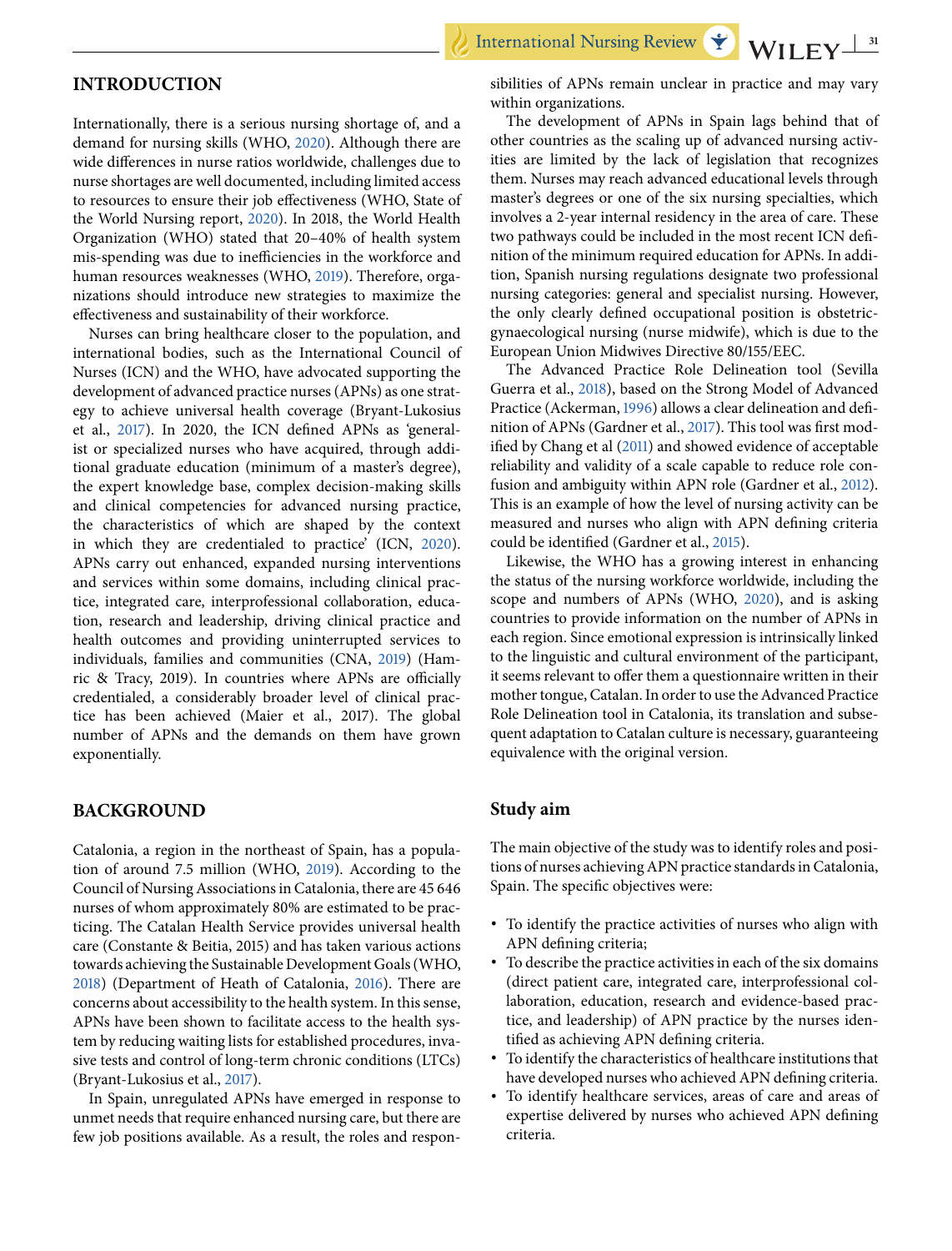∙ To identify the number and ratios of nurses who align with APN defining criteria in Catalonia with respect to the number of nurses.

## **METHODS**

## **Study design**

We carried out a multicentre cross-sectional study. To describe the role of nurses who align with APN defining criteria, the first step included the translation and validation in Catalan of the Spanish Advanced Practice Nurse Role Delineation (APNRD) tool (Sevilla Guerra et al., [2018\)](#page-7-0). This phase followed the recommendations for validation; instrument testing and the development of scales (Streiner & Kottner, 2014) based on STARD diagnostic accuracy information standards (Bossuyt et al., [2003\)](#page-6-0) and guidelines for the preparation of reliable reports and studies (Kottner et al., [2011\)](#page-7-0). To determine cultural equivalence, the study incorporated an easyto-use guide (Sousa & Rojjanasrira, 2011) to promote adoption, coherence and use. Further information is available upon request. The STROBE checklist was used to report the study.

## **Sample and setting**

The study setting was all nurses in Catalonia. The target population was all clinical nurses working in hospitals, primary and community care, mental health, drug addiction, women's health, long-term care, and the emergency services (medical emergency service and the Catalan Fire Brigade). A snowball methodology was used in a convenience sample identified by chief nursing officers (CNOs) and head nurses. One hundred twenty-six CNOs and head nurses in the study context were identified and contacted by the authors. These CNOs and head nurses were in charge of 1325 healthcare facilities: 68 hospitals (public and private), 370 primary care centres, 50 longterm centres, 230 mental health centres, 450 welfare resources for the elderly or disabled and other 116 associated centres. Head nurses from the Catalan Fire Brigade and Emergency services were also contacted and invited to take part in the study. Through the head nurse of the Sexual and Reproductive Health Care Service, the authors reached 39 woman's health teams, including midwives. The participating CNOs and head nurses were invited to attend an information session on how to identify participating nurses. In addition, a communication plan was drawn up aimed at all organizations that included directly practicing nurses in Catalonia.

In line with the ICN Guidelines [\(2020\)](#page-6-0), the inclusion criteria were nurses who (1) provided direct care; (2) solved complex health problems, defined by each organization and based on criteria on the severity of illness, the degree of impairment or disability and the need for comprehensive care management of the person; (3) had a master's/specialist education related to their area of work; and (4) acted as an informal refer-

ence person or consultant nurse due to their clinical expertise in their area of expertise.

## **Variables**

Variables collected were age, sex, work, job title, professional experience, length of current position, education and job characteristics, such as research involvement, interdisciplinary work and the prescription of medication, according to protocols. We used the Catalan version of the self-appraisal APNRD tool to describe the scope of practice of APNs. In phase I, 38 items considered the dependent variables relating to the activity performed and scope of practice by participating nurses in each of the six domains of advanced nursing practice: (1) direct patient care, (2) integrated care, (3) interprofessional collaboration, (4) education, (5) research and evidence-based practice, and (6) leadership. The APNRD provides an international standardized interpretation of advanced practice to demonstrate achievement of practice at this level. For each domain, there is a definition and description of related activities, often structured by complexity. The practice activities include higher-order problem solving, advanced planning, critical thinking, ethical decision-making and other observable complex actions (Gardner et al., [2017\)](#page-6-0). Furthermore, a nurse practicing at an advanced level is likely to engage in work-related activities of research, leadership and or education. For each domain, the minimum mean scores to indicate advanced practice were established in previous publications (Gardner et al., [2017\)](#page-6-0). In addition, a minimum of a master's degree or advanced education as per the ICN definition was required.

The study also included an institutional sociodemographic questionnaire, with independent variables aimed at CNOs and stakeholders of the target institutions. The variables included were health region, county, name of the centre, area of care, number of beds, number of nurses, level of healthcare structure, nurse's job position and main area of expertise. These variables aimed to show the characteristics of the participating services and health institutions.

# **Data collection**

Two data collection online tools were used in phase II. Firstly, CNOs were contacted to identify all nurses fulfilling the inclusion criteria and respond to the institutional sociodemographic questionnaire. Secondly, a sociodemographic questionnaire using the self-assessment Catalan APNRD tool was distributed among the nurses identified by CNOs who were interested in participating in the study. The Survey Monkey online platform was used to distribute questionnaires.

## **Ethical considerations**

The study was approved by the Ethics Research Committee of the Autonomous University of Barcelona (EXP.4608) and all participants gave written informed consent.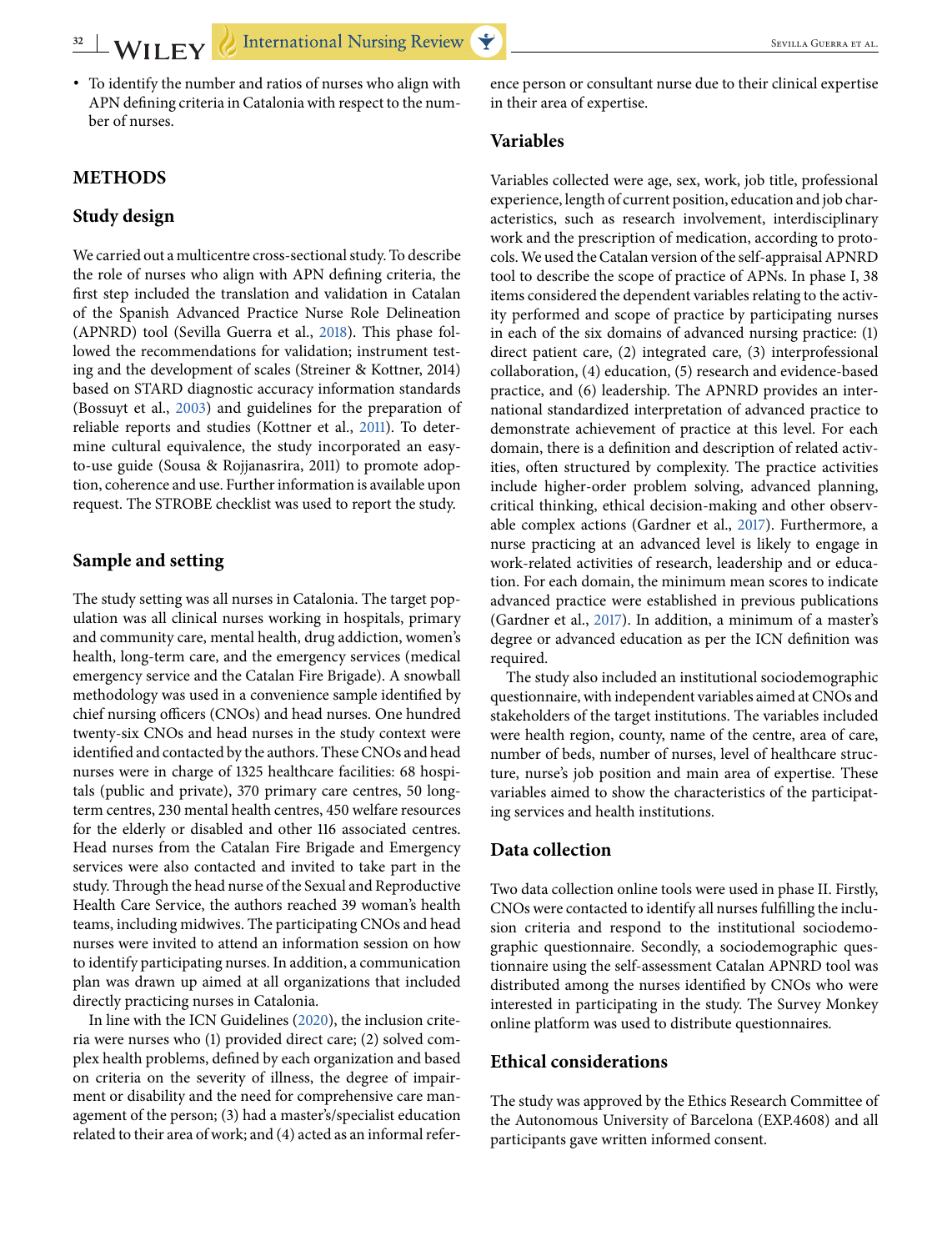|                            | <b>TABLE 1</b> Characteristics of participating healthcare centres and |
|----------------------------|------------------------------------------------------------------------|
| institutions ( $n = 126$ ) |                                                                        |

| Variable                                     | $N(\%)$      |  |  |
|----------------------------------------------|--------------|--|--|
| Area of care                                 |              |  |  |
| Community mental health care                 | 3(%)         |  |  |
| Comprehensive home care                      | $2(1.5\%)$   |  |  |
| Primary care                                 | 32 (25.3%)   |  |  |
| Sociosanitary centre                         | $21(16.6\%)$ |  |  |
| Residential home care                        | $1(0.7\%)$   |  |  |
| Acute hospital                               | 42 (33.3%)   |  |  |
| National reference hospital                  | $5(11.9\%)$  |  |  |
| Provincial hospital                          | $17(40.5\%)$ |  |  |
| Distric general hospital                     | 15 (35.7%)   |  |  |
| Specialty hospital                           | $3(7.1\%)$   |  |  |
| Private hospital                             | $2(4.8\%)$   |  |  |
| Mental health centre                         | $7(5.5\%)$   |  |  |
| Women's health                               | $12(9.5\%)$  |  |  |
| Welfare resource for the elderly or disabled | $3(2.3\%)$   |  |  |
| Nursing fire brigade                         | $2(1.5\%)$   |  |  |
| <b>Emergency services</b>                    | 1(0.79%)     |  |  |
|                                              |              |  |  |

## **Data analysis**

Descriptive data on the sociodemographic questionnaires are presented as means and standard deviation (SD) for continuous variables and percentages (%) for categorical variables. The study applied the corresponding chi-square tests to examine subgroups. If the conditions for applying the statistical test were not met, the categories of the variables compared were regrouped, or if appropriate, Fisher's exact test was applied. Completed case analysis was applied and 76 (5.7%) questionnaires with missing or uncompleted data were omitted from the analysis. All statistical tests were presented as contrasts of bilateral hypotheses and statistical significance was established as  $p \leq 0.05$ . The analysis was made using R statistical software version 3.6.2.

#### **RESULTS**

#### **Participants and descriptive data**

Across Catalonia, 126 healthcare facilities participated in the study, representing the 9.2% of the healthcare facilities invited. These 126 facilities included 22 727 nurses, representing 49.8% of the nursing population in Catalonia.

Table 1 describes the characteristics of the 126 centres which responded to the institutional questionnaire. CNOs of the participating healthcare centres identified 1421 nurses who met the inclusion criteria, and 1285 nurses (90.4%) agreed to participate: 76 did not complete the questionnaire and 1209 nurses were included in the analysis.

Nurses aged 40–54 years (56.2%) were the largest group: 91.2% were females, 80% had been nurses for > 15 years and 59.1% had been in their current job for > 20 years. The most responses were received from acute care (653; 53.9%), primary and community care (310; 25.7%), emergency services (101; 8.4%), social and long-term care (73; 6%) and mental health (72; 6%). The participating hospitals included secondary hospitals (42%), tertiary hospitals (27.9%), district hospitals (16.7%) and specialty hospitals (11.2%), defined as hospitals caring for and treating patients with a specific illness. Table [2](#page-5-0) summarizes the sociodemographic characteristics of the study participants, of whom 16.8% stated they were case managers, 13.8% clinical nurses, 12% APNs and 8.3% clinical nurse specialists, among others; 27.9% of participating nurses stated their main area of expertise was in chronic conditions, ageing and end-of-life care.

For the analysis of the construct, an exploratory factor matrix was elaborated and a matrix of six main factors was obtained coinciding with the original scale, which explains 63.72% of the total variance. A psychometric analysis of the scale was carried out in order to validate the groupings of the items in each domain. For the analysis of internal consistency, the reliability with the Cronbach's Alpha coefficient was calculated using the database of the 1209 records corresponding to the total of the questionnaires answered completely. The results of the Alpha of Cronbach for each domain were as follows: expert care planning 0.861, comprehensive care 0.917, interprofessional collaboration 0.838, Training/Education 0.794, evidence-based practice and research 0.899 and professional leadership 0.888. The 38-item scale's reliability had a Cronbach's Alpha of 0.945.

Analysis using the APNRD tool showed that domains 1 and 2 (expert care planning and comprehensive care) had the highest average, and domains 5 and 6 (research and evidencebased practice and professional leadership) the lowest averages. Figure S1 shows the relative frequency of participating nurses in each domain, whether or not they met the standard of each of the APN domains  $(N = 1209)$ .

# **Definition of roles and positions of nurses who align with APN defining criteria**

A total of 359 (29.7%) of participating nurses met the standards in all six domains and thus, according to the APNRD tool, were identified as aligning with APN defining criteria. Of these, 269 (22.2%) met the minimum education required by the ICN (master's degree or a Spanish nursing specialty). Figure [1](#page-4-0) presents the averages of the six APN domains of all nurses identified that were align with APN defining criteria in relation to the minimum education required. The two figures largely overlap, although the average of the professional leadership domain was significantly higher (*p* <0.05) in nurses who align with APN defining criteria with an advanced level of education. Of the 269 nurses who align with APN defining criteria and met the minimum of a master's degree or nursing specialty, 75% were aged  $> 40$  years, 63% had been working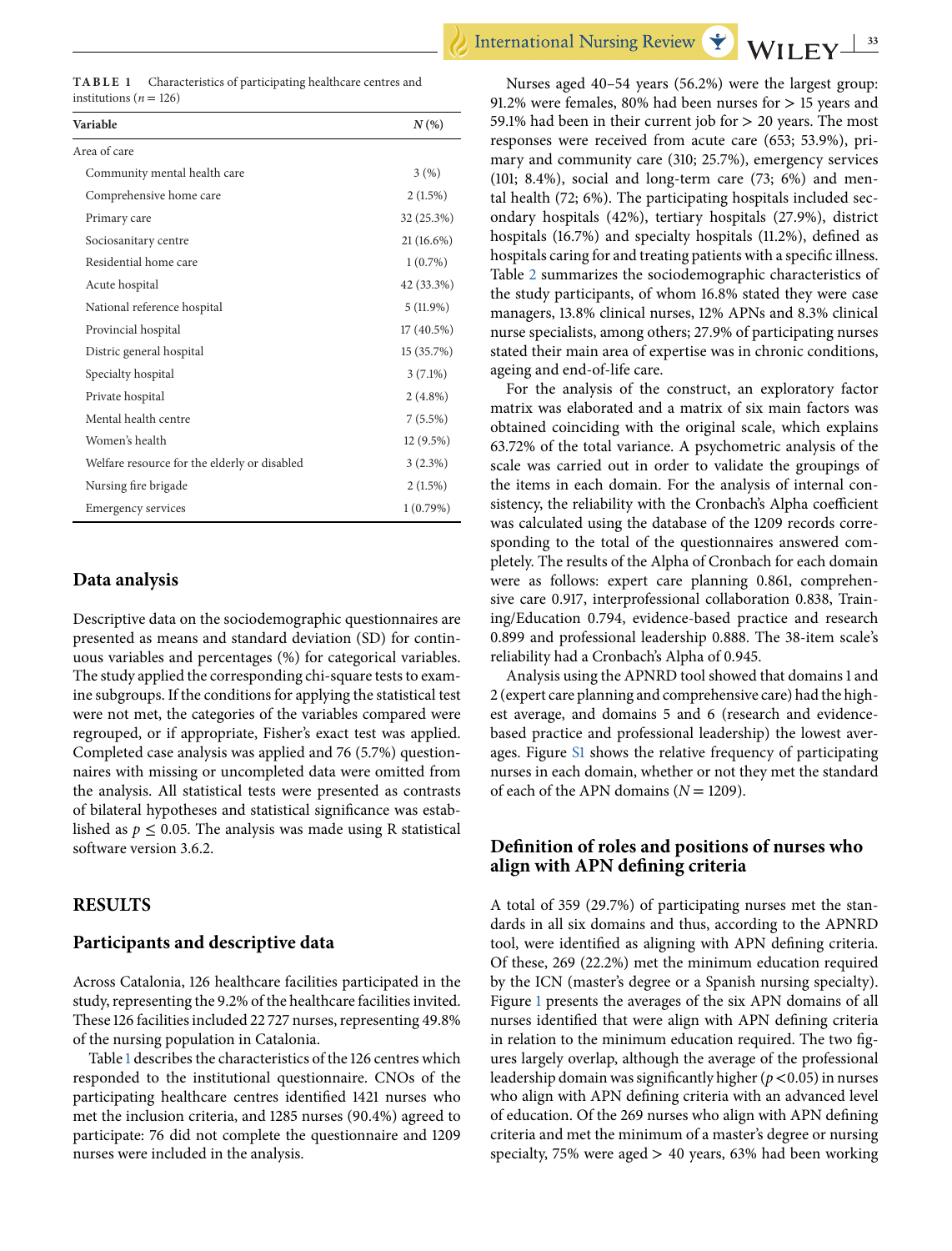<span id="page-4-0"></span>

**FIGURE 1** Average for each domain and standard APN according to advanced training  $(N = 359)$ 

as a nurse for  $> 20$  years and 50% had been in their position for < 10 years: 93.7% had an education directly linked to their current area of practice.

The five most common job titles  $(> 10\%)$  among participants were case manager, clinical nurse, APN, specialized nurse and referring nurse. However, the greatest number of APNs identified by specific job titles were care coordinator (38.6%), specialist nurse (32.3%) and APN (25.3%). Additionally, one in three nurses with the self-reported title of specialized nurse (32.3%) had the minimum recommended education. Among self-reported APNs, one in four (25.4%) were APN, and 19.5% were case managers and 31.4% nurse midwives.

Nurses who align with APN defining criteria more frequently carried out research, clinical governance, interdisciplinary work and non-medical prescription than other nurses ( $p$  <0.05): 35.3% of nurses who align with APN defining criteria offered daily consultations to other health professionals outside their interdisciplinary team, while the remainder offered interdisciplinary consultation services weekly, monthly or occasionally. About 46% regularly prescribed medication according to protocols ( $p < 0.05$ ): regular prescribing under protocol was carried out by 60.4% of nurses who align with APN defining criteria in emergency services, 44.2% in primary and community care and 32.2% in specialized care. The highest percentage of nurses who reported regular prescribing were nurse midwives (65.7), followed by family and community specialists (36.7%). In contrast, mental health APNs prescribed the least. One third of APNs with specialist education reported prescribing under protocol.

Most nurses who align with APN defining criteria stated they made clinical diagnoses in their area of specialization. In addition, items within the interprofessional collaboration domain showed a high level of practice in activities of efficient transition of the patient through the health system and the improvement of care quality in an interdisciplinary care model.

# **Characteristics and distribution of healthcare institutions and health services delivered by nurses who align with APN defining criteria**

Table [2](#page-5-0) shows the distribution of nurses who align with APN defining criteria according to the area of care. The areas of expertise reported most frequently among them were ageing, chronic conditions and end-of-life care (20.1%) as shown in Figure S2. APN ratios were calculated in relation to the number of staff nurses in the participating centres by health region, area of care and level of structure of acute care hospitals. According to the area of care, the highest ratios were in mental health and emergency services (emergency care and fire brigade, both 4.1%) and primary and community care (1.5%).

With respect to the type of hospital, the highest ratio corresponded to specialty hospitals (3.6%), secondary hospitals (1.2%) and district community hospitals (0.8%) (Table S1). Calculation of the rates of APN per bed showed hospitals with the highest number of APN were specialty hospitals (3.5 APN per 100 beds) and national reference hospitals (1.8 nurses per 100 beds). The ratio in participating private hospitals was 0.4 nurses who align with APN defining criteria per 100 beds. The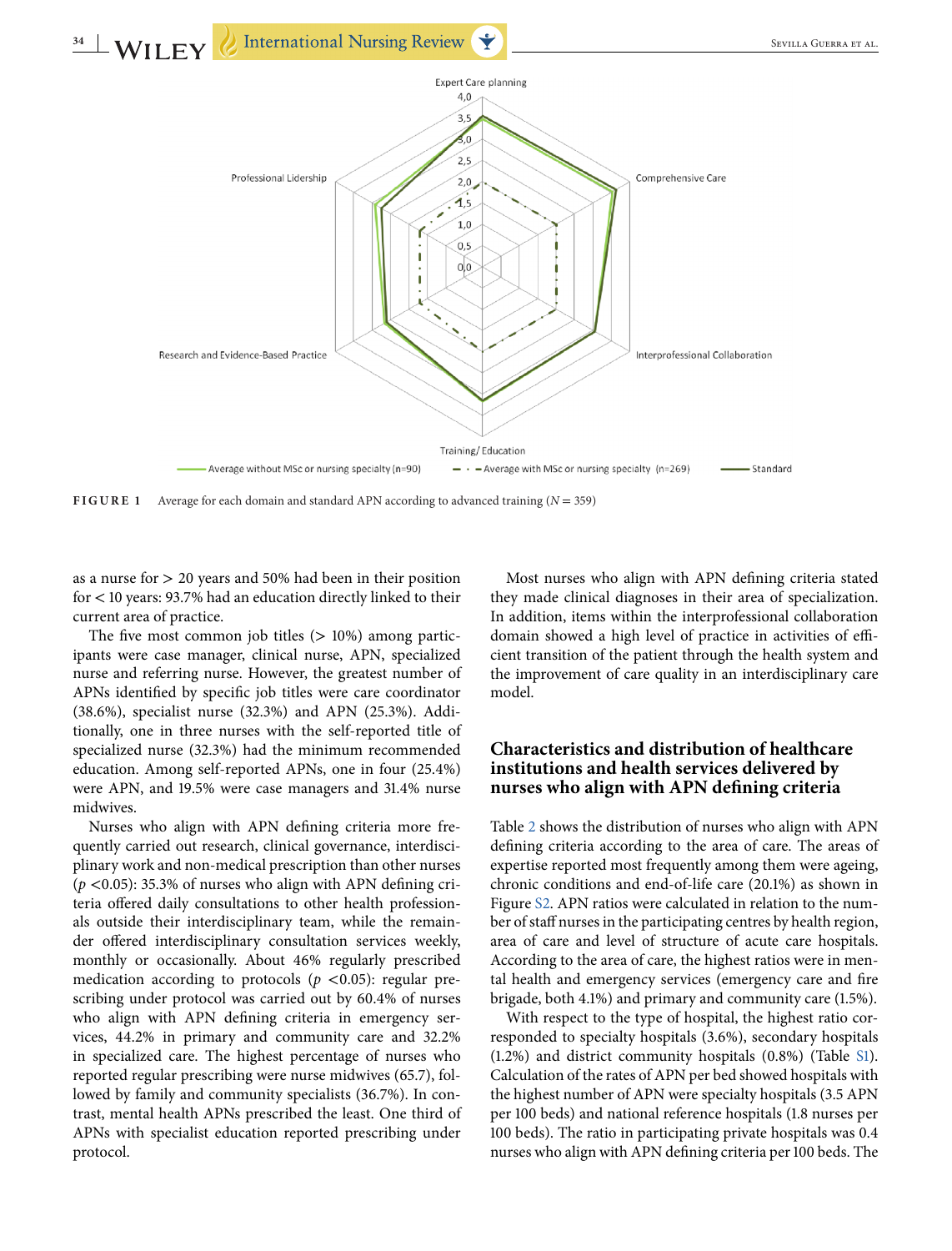<span id="page-5-0"></span>**TABLE**  Sociodemographic characteristics of participating nurses (*N* = 1209) and identified APNs (*n* = 269)

| Variable                                   | n (%)        | APN $n$ (%)   |
|--------------------------------------------|--------------|---------------|
| Age (years)                                |              |               |
| $21 - 29$                                  | 59 (4.8%)    | $17(6.3\%)$   |
| $30 - 34$                                  | 78 (6.4%)    | 20 (7.4%)     |
| $35 - 39$                                  | 172 (14.22%) | 25 (9.2%)     |
| $40 - 44$                                  | 287 (23.7%)  | 70 (26%)      |
| $45 - 49$                                  | 209 (17.2%)  | 46 (17.1%)    |
| $50 - 54$                                  | 183 (15.1%)  | 41 (15.2%)    |
| $55 - 59$                                  | 167 (13.8%)  | 37 (13.7%)    |
| $\geq 60$                                  | 54 (4.4%)    | $13(4.8\%)$   |
| Gender                                     |              |               |
| Woman                                      | 1103 (91.2%) | 237 (88.1%)   |
| Men                                        | $106(8.8\%)$ | 32 (11.8%)    |
| Years of professional experience           |              |               |
| $0 - 9$                                    | 104(8.5%)    | 27.9 (10.4%)  |
| $10 - 19$                                  | 309 (32.2%)  | 71 (26.4%)    |
| $\geq$ 20                                  | 715 (59%)    | 170 (63.2%)   |
| Year of experience in current job position |              |               |
| $0 - 9$                                    | 607 (50.1%)  | 140.4 (52.2%) |
| $10 - 19$                                  | 452 (37.3%)  | 98.9 (36.7%)  |
| $\geq$ 20                                  | 150(12.3%)   | 34.9 (13%)    |
| Area of care                               |              |               |
| Acute services                             | 653 (53.9%)  | 147 (54.6%)   |
| Tertiary hospital                          | 185 (27.7%)  | 65 (44.2%)    |
| Secondary hospital                         | 284 (42.6%)  | 44 (29.9%)    |
| District community hospital                | 115(17.2%)   | 16 (10.9%)    |
| Specialty hospital                         | 73 (10.9%)   | 20 (13.6%)    |
| Private hospital                           | 10(1.5%)     | $2(1.4\%)$    |
| Primary and comunity care                  | 310 (25.7%)  | 75 (27.9%)    |
| Primary health centre                      | 279 (23.1%)  | 66 (24.5%)    |
| Women's health comunity centre             | 26 (2.2%)    | 8 (3%)        |
| Comprehensive home care team               | $5(0.4\%)$   | $1(0.4\%)$    |
| Mental health care                         | 72 (6%)      | 20 (7.4%)     |
| Mental health centre                       | 36 (3%)      | $11(4.1\%)$   |
| Comunity mental health centre              | 36 (3%)      | $9(3.3\%)$    |
| Emergency care and firebrigade             | 101 (8.4%)   | 13 (4.9%)     |
| <b>Emergency services</b>                  | 95 (7.9%)    | 12 (4.5%)     |
| Fire brigade                               | $6(0.5\%)$   | $1(0.4\%)$    |
| Sociosanitary and LTC                      | 73 (6%)      | 14 (5.2%)     |
| Social and health care                     | 69 (5.7%)    | 14 (5.2%)     |
| Home care                                  | $4(0.3\%)$   | $0(0\%)$      |

number of nurses who align with APN defining criteria the minimum level of education per 100 000 inhabitants in Catalonia was 3.6. If there are an estimated 30 000 nurses working in clinical care, 4% (1209) of nurses in Catalonia participated in this study and, of these, 1.2% are identified as nurses who align with APN defining criteria.

## **DISCUSSION**

We found that 269 nurses fulfilled the requisites to be an APN. This suggests that there is a demand for official recognition of their role. Nursing councils and the health service administration should be aware of this demand and support changes in the legislation to provide this recognition. The 7.5% of nurses aligned with APN defining criteria on the instrument used but did not meet the minimum required education. This may be justified — among other factors — by the relatively recent participation of nurses in master's degrees and specialty education in Spain. In addition, we found a lack of a job description and person specification that could have influenced the discrepancy between nursing roles. This also occurs in other European countries due to a lack of legal regulation of APNs in Europe (Cabrera & Zabalegui, 2021).

The ambiguity of job titles in nurses who align with APN defining criteria could contribute to confusion and difficulties in job implementation as described by other studies (Schober, [2019\)](#page-7-0). Almost half the nurses who align with APN defining criteria work in national reference hospitals, showing the demand for specialized nurses in acute, complex chronic care (Salmond & Echevarria, 2017). Likewise, mental health and primary care services have expanded in recent years to tackle the increase in chronic conditions (Generalitat de Catalunya, [2017;](#page-6-0) Josi et al., [2020\)](#page-7-0). As needs grow, services struggle with a shortage of professionals.

Several systematic reviews of the effectiveness of APN in primary care, emergency care and other specialty areas indicate the care provided by APN is equivalent, or in some cases, better than care provided by physicians (Laurant et al., [2018\)](#page-7-0). Thus, APNs are a valuable resource for health systems challenged to meet population health needs.

Evidence-based practice and leadership have developed as APNs core elements (Schober, [2019\)](#page-7-0) (CNA, [2019\)](#page-6-0); however, study results showed that participants have to develop further these two domains. The fact that 65.7% of the nurses identified as aligning with APN defining criteria fulfilled tasks of interprofessional collaboration reflects current APN guidelines (ICN, [2020\)](#page-6-0) describing the optimal evolution and continuity of care for patients within multidisciplinary teams, contributing to improvements in care, service navigation and health outcomes. The study found a general ratio of 1.3/100 beds, 3.5 in specialty hospitals and 1.8 in tertiary hospitals. Similar ratios of APNs have been reported (Hämel et al., [2020\)](#page-6-0) in other countries; however, understanding how context affects implementation of APNs can be crucial to manage difficulties that arise during this process. These results may help to lay the groundwork for a formal designation and to gain an enhanced insight into the dynamics of the context of study and APNs implementation.

## **Limitations**

Although the project was widely disseminated, some nurses who align with APN defining criteria may have been missed.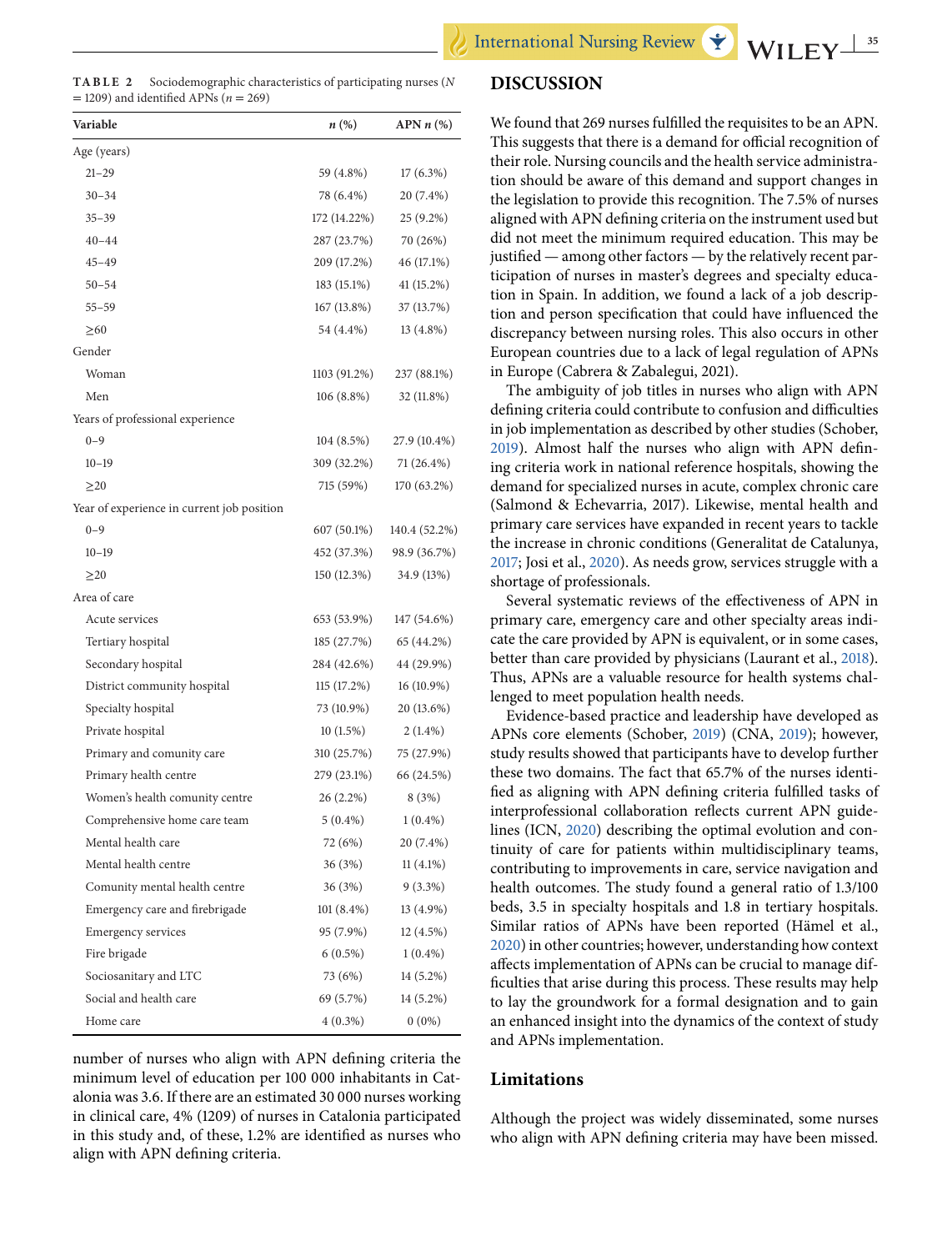<span id="page-6-0"></span>Participants' self-assessments were not contrasted by observable out documentation evidence.

# **CONCLUSION AND RECOMMENDATIONS**

This is the first scoping study of APNs in Spain. Most nurses who align with APN defining criteria identified work in specialized care and acute hospitals, with the highest percentages in mental health, primary care, and specialized care, mirroring current health issues and threats to health services in Spain. APNs focus on expert care planning and integrated care, the domains that are foremost in clinical practice and have the most potential to make a real difference to patient's outcomes. Promoting the establishment of APN defining criteria that includes credentialing and a regulatory framework within international guidelines should be a priority to make an impact on decision-making and healthcare sustainability.

## **Implications for nursing practice**

Identifying areas that are actively developing APN roles may be useful in workforce planning. APNs provide autonomous practice, assumption of risks and effective transitions of care in which they play a role. They also place an emphasis on leadership and continuous research to contribute to the development of strategic health policies and services. As our results show similar APN ratios as other countries, recognizing and re-thinking the role of nurses who align with APN defining criteria to enhance health and social care systems should be considered.

## **Implications for nursing policy, and/or health policy and/or social policy**

The need to identify the most effective interventions and strategies in health services has become a priority to improve and manage the deficit and overload of current and future services. Most health expenditures are designated to chronic diseases and this burden will increase. Healthcare systems should capitalize on the strength of professionals to promote transformation and sustainability. APNs could potentially make real changes in healthcare services as they are closely linked to clinical practice and direct patient care.

# **ACKNOWLEDGEMENTS**

To all the nurses who have participated in the study. Special mention to the Catalan Health Institute (ICS) for its contribution to the study and to the Catalan Union of Hospitals for their involvement and support throughout the development of the project and to the Council Association of Catalan nurses (Consell d´Infermeres). We also thank the Catalan Association of Nursing Directors (ACDI) and the CNOs who have supported the disseminating and recruitment of the project within their organizations.

#### **CONFLICT OF INTEREST**

The authors have declared no conflict of interest.

#### **AUTHOR CONTRIBUTIONS**

Study design: SSG, AZ, MCO, MEC, MM and LFE. Data collection: LFE. Data analysis: SSG, AZ, MCO, MEC, MM and LFE. Study supervision: LFE. Manuscript writing: SSG, AZ, MCO, MEC, MM and LFE. Critical revisions for important intellectual content: SSG, AZ, MCO, MEC, MM and LFE.

#### **ORCID**

*Sonia Sevilla Guerra RN, PhD* [https://orcid.org/0000-0002-](https://orcid.org/0000-0002-1322-8907) [1322-8907](https://orcid.org/0000-0002-1322-8907)

#### **REFERENCES**

- Ackerman, M., Norsen, L., Martin, B., Wiedrich, J. & Kitzman, H. J. (1996) Development of a model of advanced practice. *American Journal of Critical Care*, 5(1):68–73.
- Bossuyt, P. M., Reitsma, J. B., Bruns, D. E., Gatsonis, C. A., Glasziou, P. P., Irwig, L. M., Lijmer, J. G., Moher, D., Rennie, D. & de Vet, H. C. (2003) Toward complete and accurate reporting of studies of diagnostic accuracy: the STARD initiative. *British Medical Journal*, 326, 41–44.
- Bryant-Lukosius, D., Valaitis, R., Martin-Misener, R., Donald, F., Peña, L. M. & Brousseau, L. (2017) Advanced practice nursing: a strategy for achieving universal health coverage and universal access to health. *Revista Latino-Americana De Enfermagem*, 25, e2826. [https://doi.org/10.1590/1518-8345.](https://doi.org/10.1590/1518-8345.1677.2826) [1677.2826](https://doi.org/10.1590/1518-8345.1677.2826)
- Cabrera, E. & Zabalegui, A. (2021) Bologna process in European nursing education. Ten years later, lights and shadows. *Journal of Advanced Nursing*, 77(5), 1102–1104. <https://doi.org/10.1111/jan.14727>
- Canadian Nurses Association. (2019) Advanced practice nursing: a Pan-Canadian framework. Ottawa, Canada.
- Chang, A. M., Gardner, G. E., Duffield, C. & Ramis, M. A. (2011) Advanced practice nursing role development: factor analysis of a modified role delineation tool. *Journal of Advanced Nursing*, 68(6), 1369–1379.
- Constante, C. & Beitia, C. (2015) The Health Plan for Catalonia: an instrument to transform the health system. *Medicina Clinica*, 145(Suppl 1), 20–26.
- Department of Health of Catalonia. (2016) Pla Interdepartamental i Intersectorial de Salut Pública (PINSAP). Barcelona: Interministerial and Intersectoral Public Health Plan.
- Gardner, G. E., Chang, A. M., Duffield, C. & Doubrovsky, A. (2012) Delineating the practice profile of advanced practice nursing: a cross-sectional survey using the modified strong model of advanced practice. *Journal of Advanced Nursing*, 69(9), 1931–1942.
- Gardner, G., Duffield, C., Doubrovsky, A. & Adams, M. (2015) Identifying advanced practice: a national survey of a nursing workforce. *International Journal of Nursing Studies*, 55, 60–70.
- Gardner, G., Duffield, C., & Gardner, A. (2017) The Australian Advanced Practice Nursing Self-Appraisal Tool (The ADVANCE Tool). Queensland University of Technology.
- Generalitat de Catalunya. (2017) Pla director de salut mental i addiccions. Estratègies 2017–2020. Generalitat de Catalunya. Departament de Salut.
- Hämel, K., Toso, B. R., Gonçalves de Oliveira, C. A. & Giovanella, L. (2020) Advanced practice nursing in primary health care in the Spanish National Health System. *Ciência & Saúde Coletiva*, 25(1), 303–314. [https://doi.org/](https://doi.org/10.1590/1413-81232020251.28332019) [10.1590/1413-81232020251.28332019](https://doi.org/10.1590/1413-81232020251.28332019)
- Hamric, A. B. & Tracy, M. F. (2019) A definition of advanced practice nursing. In M. F. Tracy & E. T. O'Grady (Eds.) *Advanced practice nursing: an integrative approach* (6th ed.) St. Louis, MO: Elsevier, pp. 61–79.
- International Council of Nurses (ICN). (2020) Guideline on advanced practice nursing. Available at: [https://www.icn.ch/system/files/documents/](https://www.icn.ch/system/files/documents/2020-04/ICN_APN%20Report_EN_WEB.pdf) [2020-04/ICN\\_APN%20Report\\_EN\\_WEB.pdf](https://www.icn.ch/system/files/documents/2020-04/ICN_APN%20Report_EN_WEB.pdf) (Accessed 26 April 2021).